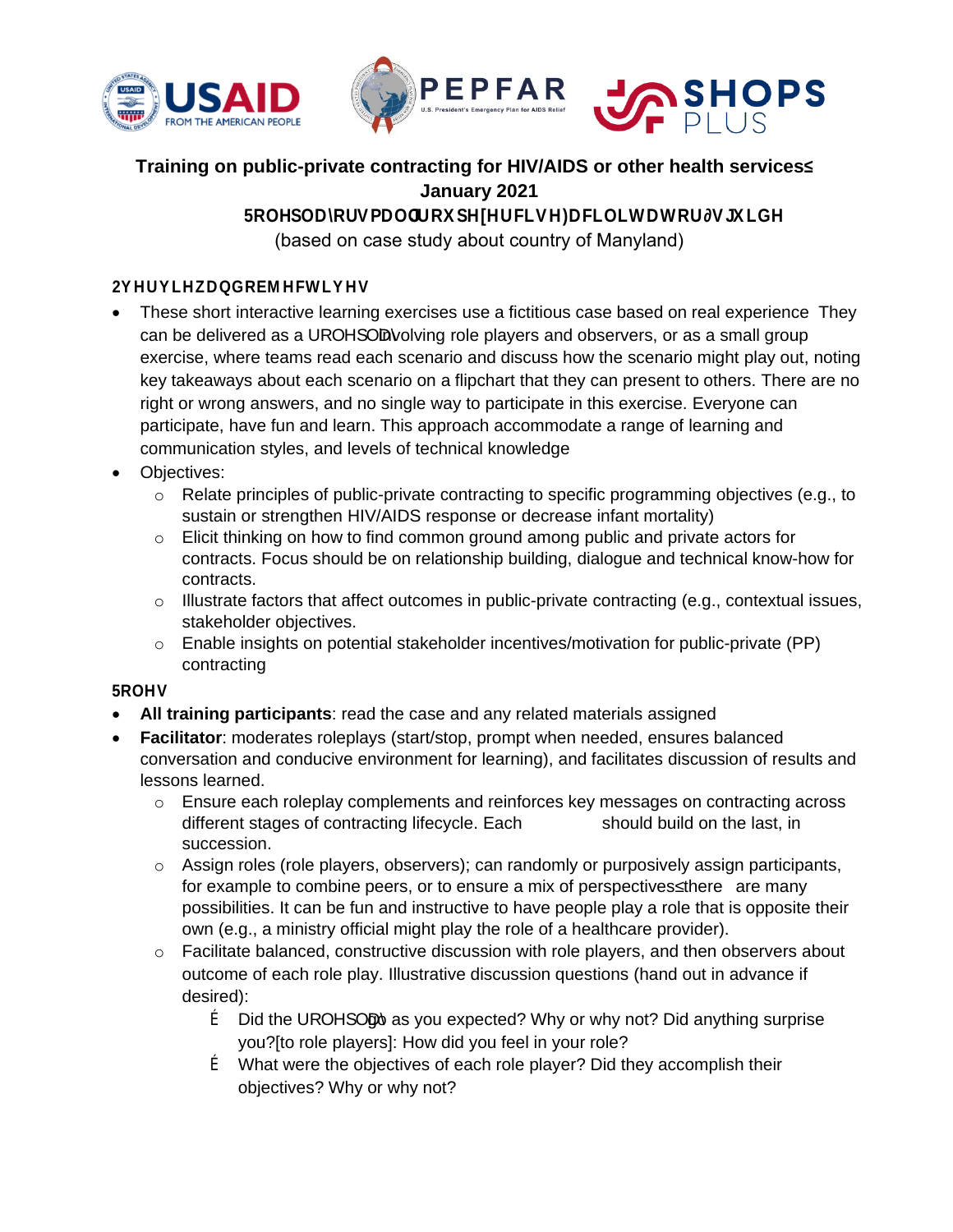- What does this role-play illustrate about what works or does not work in contracting that you can apply?
- $\circ$  Summarize main takeaways from the series of roleplays, e.g., Have groups of four identify, then post a takeaway for each phase of the contracting life cycle on the wall; review and consolidate takeaways from the group in plenary discussion
- **Role players:** One role player will represent the public sector purchaser (MoH), and one will represent a private sector provider
	- o Read a short scenario and prepare to act out the role assigned
	- $\circ$  Take a few minutes to jot down ideas for how they plan to act out their role, and envision how they think dialogue will unfold between them and their counterpart.
	- o Focus on articulating objectives and motivations during a role play. Do not worry about technical details. There are no right or wrong "answers" (have fun!).
	- $\circ$  Start role play by setting set the stage; summarize understanding of the hypothetical scenario, and discuss purpose of the meeting.
	- o Over approximately five minutes, act out the scenario; attempt to meet certain objectives, in consultation with public/private counterpart.
	- o Conclude the role play when prompted by facilitator
- **Observers:** Training participants who are not a role player are observers. They can provide their reactions to the role play from their perspective as an observer.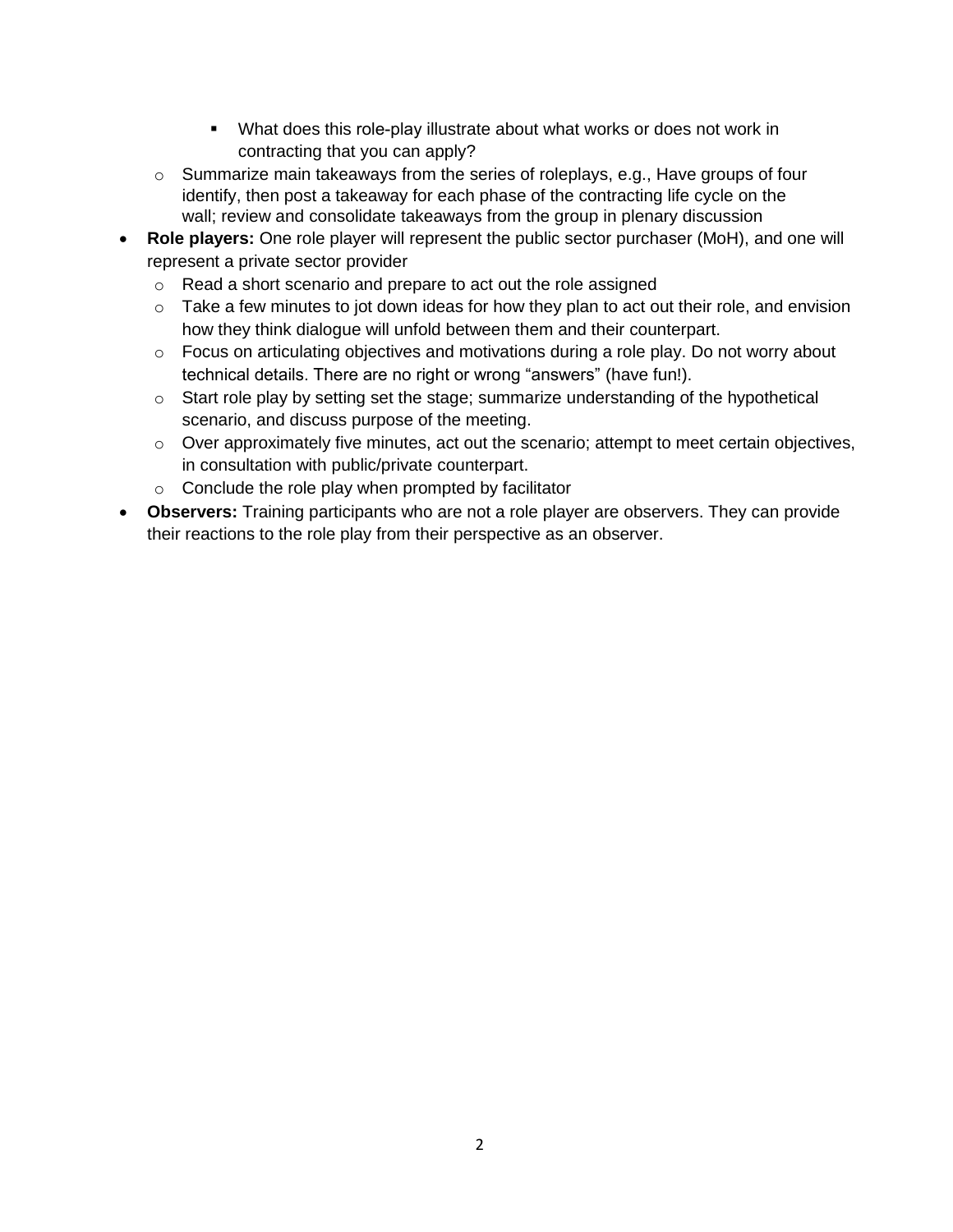# **Training by SHOPS Plus for MoHW Botswana on public-private contracting— December 2020**

# **Case: Public-private contracting to address challenges in national HIV response in the country of Manyland**

**Background:** Manyland is a lower-middle income country of 25 million inhabitants and a founding member of the Federation of States for Equitable Well-Being. The Ministry of Health (MoH) in Manyland oversees publicly financed provision of essential services through the country's public health system. The public health system has been instrumental in improving health outcomes including for HIV/AIDS in recent decades. It is where most citizens obtain health care free, or nearly free, of charge. That said, the country is facing a looming challenge in its national HIV program. To date, the government has –

#### **Snapshot: MoUs between MoH and HAM**

- 150 of HAM's 180 facilities currently hold MoUs with the MoH to provide primary health services financed by the MoH, exclusive of HIV-related services.
- Each agreement stipulates which essential health services will be covered. Considerations include the HAM facility's capacity, proximity of the HAM facility to public facilities, available resources, and health priorities of Manyland
- Payments for services are fee-for-service, negotiated directly with each facility. Some HAM facilities receive other forms of financial support from the MoH such as salary subsidies or access to free commodities for covered services.

with support from international donors – led the HIV response and concentrated on getting people living with HIV tested and on treatment in the public health system. The program has been largely successful -- nearly 85 percent of Manyland's estimated 4.2 million PLHIV know their status, with 92 percent of those who know their status on treatment and 89 percent of those on treatment achieving viral suppression. With this success, the MOH is looking for new strategies to fully achieve UNAIDS' 95-95-95 goals and is in the early stages of planning discussions with donor partners sustain their program. At the same time, it is looking to address challenges that have resulted from the success of its program, including: long wait times and congestion at public pharmacies, overburdened doctors and nurses at public health facilities, and long wait times for viral load tests that limit the ability of the government to monitor viral suppression in its patients.

The MoH wishes to more fully engage Manyland's growing private health sector as one strategy it deploys to address these challenges. The private health sector in Manyland is small but growing. Historically private providers have served better off households, mostly employed in the formal economy. Most have private health coverage through medical aid (insurance) schemes, or they pay out-of-pocket for services often with minimal financial hardship. A main actor in Manyland's private health sector is The Health Association of Manyland (HAM), a group of 180 private health facilities located throughout the country. HAM's vision is to provide quality, sustainable health services for all people. HAM facilities provide 40 percent of health care services in the country and in some rural and hard to reach areas the proportion is higher. HAM finances its operations mostly from fee-forservice revenue, paid directly by clients or on their behalf by employers or medical aid schemes. HAM has also participated, with mixed results, in a public-private partnership to deliver family planning and reproductive health services and commodities to underserved populations. While its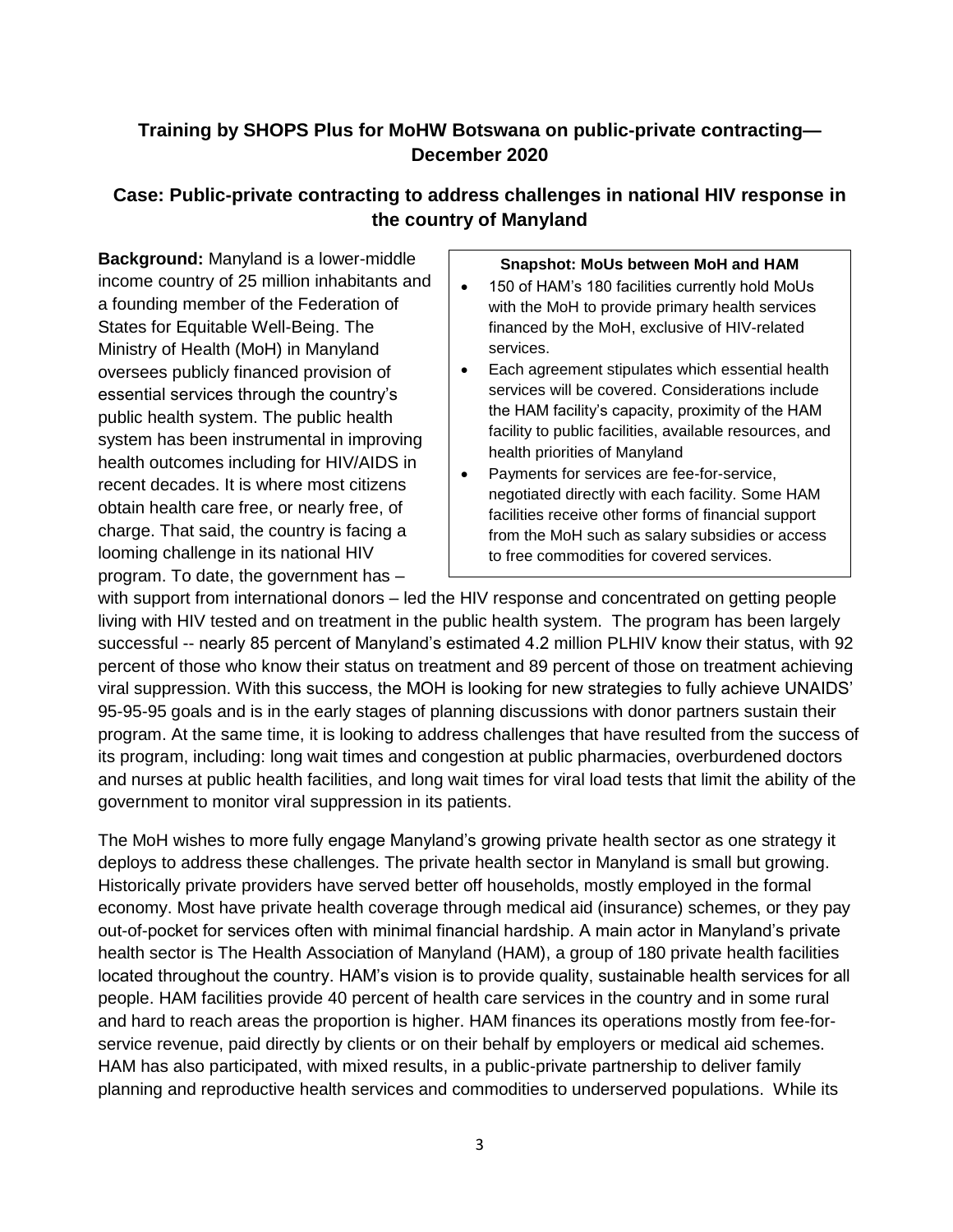members does offer high quality HIV services, HAM facilities tend to only serve those who can afford to pay for care – it has not been engaged by the national HIV program and only serves a small number of PLHIV. The MOH sees an opportunity to expand its partnership with HAM to include HIV services now. The additional human resources for health would help relieve some of the burden on the public sector facilities and the pharmacies that HAM operates could support more decentralized distribution of antiretroviral medicines (ARVs). Additionally, many HAM facilities have their own private laboratory network that could help with conducting viral load testing. Integrating HAM into the national HIV response would potentially help alleviate the pain points in the current response and free up public resources to concentrate on identifying the remaining PLHIV and initiating them on care and treatment. For its part, HAM wants to partner with the government through fair and sustainable contracts that would enable them to cover their costs of delivering the services.

The MoH wants to ensure that any patients who access HIV services in the private sector under the national response are able to do so without undue financial burdens. It also envisions that Manyland will implement a national health insurance scheme in the next five years that will serve as a major financing mechanism for health services that will purchase health services from public and private providers. As a result, the MoH is keen to build its capacity to set up and oversee contracts with private providers for provision of health services. This need is recently underscored by the COVID-19 pandemic and the desire to include public and private health providers in the response.

**Contracting efforts so far:** Recently, HAM signed a memorandum of understanding (MoU) with Manyland's MoH that outlined a new relationship. The MOU represents a substantial new commitment between the two parties to provide health services to beneficiaries of programs financed by the government. The MoU established a mechanism for designated HAM facilities to deliver essential health services in areas underserved by the public sector, free of charge to clients. In return, the government would pay HAM providers fee-for-service (FFS), based on a fee schedule for a list of services (the benefit package) that it would negotiate with each facility. These FFS payments would complement any other financial support the MoH provides sometimes to HAM, such as subsidies for health worker salaries and training, and free commodities for family planning and immunizations.

Based on this national-level MoU, the government initiated facility-level MoUs with a dozen HAM facilities in the north of the country, and expanded MoUs to facilities in other regions quickly thereafter. Although the MoUs are formal agreements, they are not legally binding contracts. Additionally, the MoUs do not detail important operational processes, such as how to revise the MoUs, or what a party can do if it is not satisfied with results under the MoU.

**Relationship at a crossroads:** Six years later, 150 HAM facilities have MoUs with the Manyland MoH – some of these were on paper but others were more informal, verbal agreements. However, persistent and growing challenges threatened the relationship between HAM and the MoH. Both parties debated whether they should terminate, or renew the agreements, perhaps after renegotiating the terms. As part of its efforts to engage the private sector in the national HIV response, the government also wants to consider adding additional HIV related services and including new HIV commodities such as test kits and ARVs.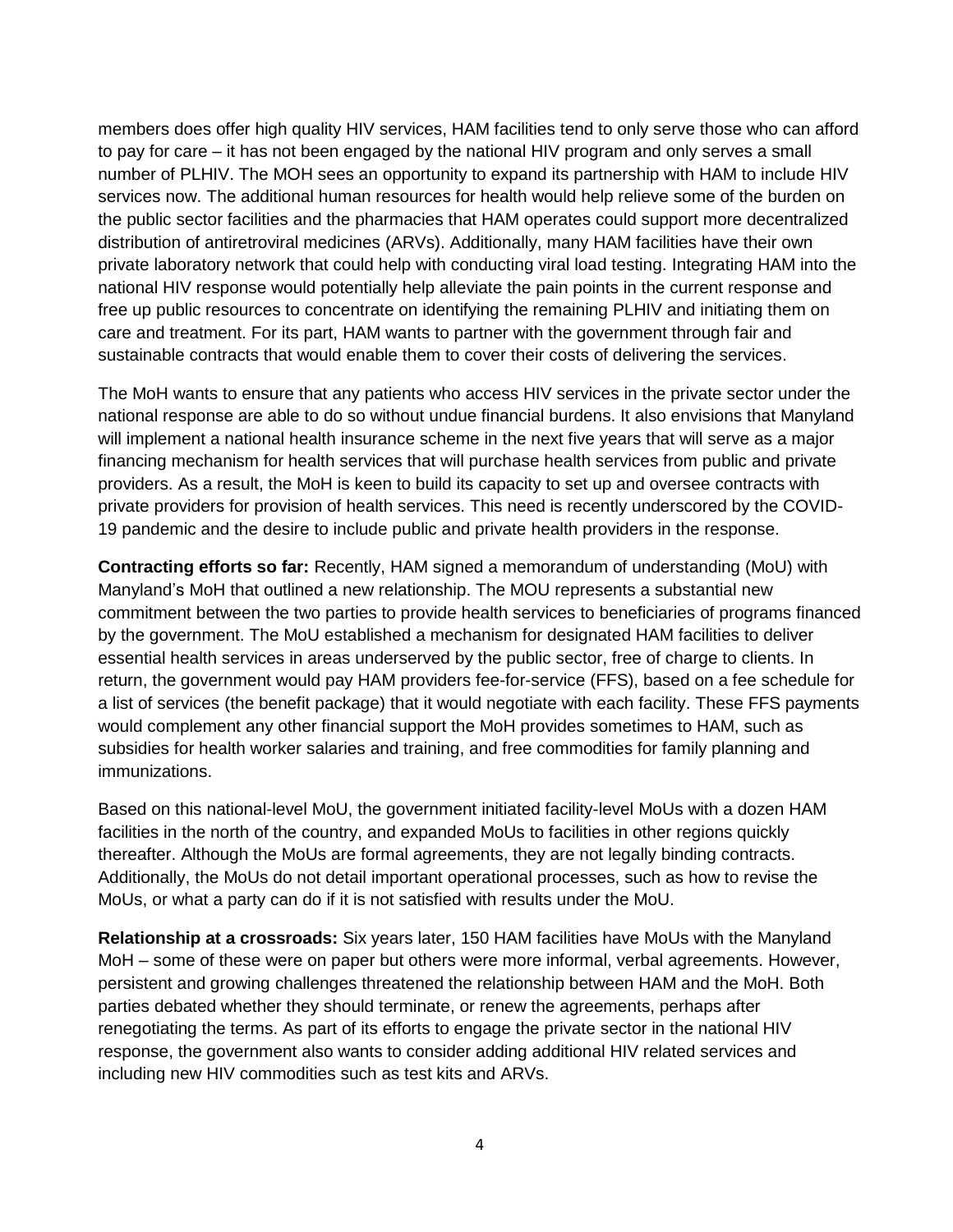Manyland's Minister of Health and the President of the HAM stepped in, recognizing the importance of the partnership for both parties, and for the citizens of Manyland. Not only did the Minister and HAM's President want the partnership to continue, they wanted it to expand and prosper. They saw the MoUs as a mechanism for the country to advance toward universal health coverage and to improve access to primary health care for citizens, the majority of whom face financial and geographic barriers. They felt the relationship was an important stepping stone to enable the MoH and HAM to partner more extensively in public-private purchasing arrangements in the future, such as when a national health insurance scheme might start up, or to support the current COVID-19 response.

To proceed, they formed the MoH/HAM Partnership Task Force, comprised of equal numbers of representatives from MoH and HAM. They tasked members to strengthen the MoUs and underlying relationships between the MoH and HAM.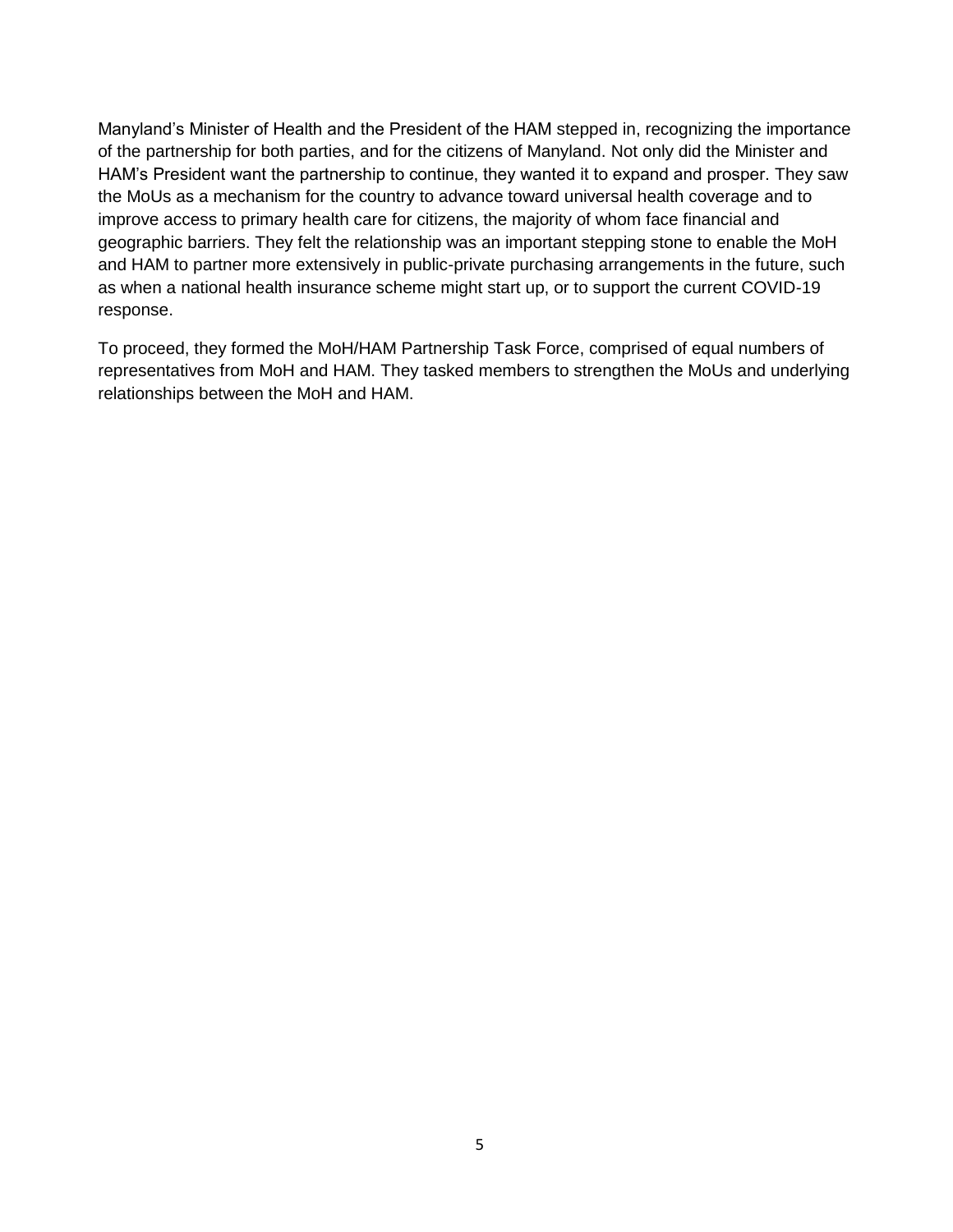# *Roleplay: Description of Roles and Tasks*

### **Case: Public-private contracting to deliver health services in the country of Manyland**

#### **Role A: Director of Health Services, Manyland MoH**

- As Director of Health Services, you report to the report to the Chief of the Health Service Delivery Directorate at Manyland's MoH. You oversee the MoUs with 150 HAM facilities. The Chief, with approval of the Minister of Health appointed you as a member of the MOH/HAM Partnership Task Force.
- Today, the Chief asked you, to assess how the MoUs are performing. She wants you to highlight current challenges and to recommend how the MoH, working with HAM, can to address these challenges.
- The Chief wants to present preliminary recommendations to the Minister at next month's cabinet meeting. Therefore, you plan to launch a quick assessment of the situation.
- You reach out to your colleague on the MoH/HAM Partnership Task Force, HAM Senior Manager of Operations to set up a series of meetings.

#### **Role B: Senior Manager of Operations, HAM Secretariat**

- Your career began as a primary care physician, first at a public health center, and later at a HAM facility in the South Region. After 10 years of clinical practice, you transitioned to management. You remain passionate about providing high quality, affordable health care to all.
- You currently oversee operations of HAM are a member of HAM's senior management team. You are responsible for the MoUs held between 150 HAM facilities and the MoH to deliver health services to citizens on behalf of the government. You also sit on the MoH/HAM Partnership Task Force, at the request of the HAM President.
- You just received a request to meet the Director of Health Services from the MoH and a fellow member of the MoH/HAM Partnership Task Force. Your colleague wants to discuss performance of the MoUs.
- You see these meetings as a good time to surface important issues. HAM has become increasingly dissatisfied with the way the MoUs are working on the ground, especially in the East Region. You are keen to report to the President of HAM what you are doing to improve things for HAM facilities in the East Region, and throughout the country. The President wants to reassure members of the association that the MoUs are worth keeping.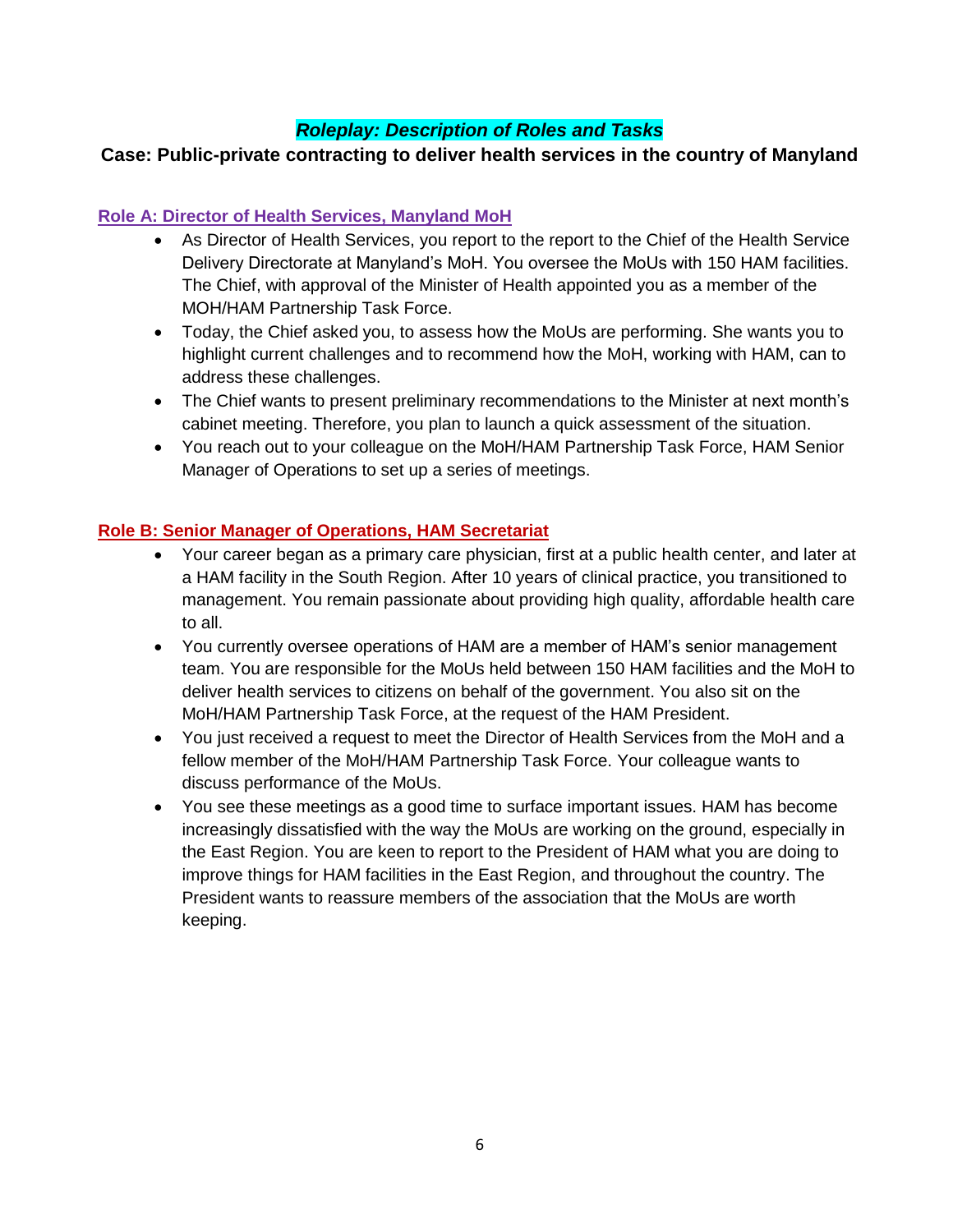# *Roleplay #1*

# **Case: Public-private contracting to deliver health services in the country of Manyland**

The number of HAM facilities with MoUs, either written or verbal, to provide services to government clients had grown considerably and showed promise. Early challenges to select HAM facilities for MOUs and to set up an initial MOU included:

- The MoH had not purchased services from HAM before, and HAM had not worked with the MoH in this way. Often, one side did not know who their counterpart was, or how to contact that person.
- HAM documentation about capabilities of network facilities was incomplete and out of date. HAM could only provide limited information to the MoH about key information such as:
	- o Location of HAM facilities, and what and how many services they could deliver
	- o The quality of care and administrative systems at HAM facilities
	- o Number of clients in HAM facility catchment areas
- The process and criteria used to select HAM facilities to contract with the MoH was not well documented and appeared subjective. Some HAM facilities that appeared to be overlooked and were without an MOU, but no one knew why.
- The MoH usually issued accreditation (quality assurance) and other guidelines without consultation of HAM counterparts. Some of the requirements were not well understood by MoH district staff or personnel at HAM. Some thought the requirements did not align with standards of care in the community, and added cost without necessarily improving quality.
- HAM needed to invest in quality improvements to meet MoH quality standards at ten of its facilities as a prerequisite to executing a MOU with those facilities. This caused delays.
- It became time consuming and increasingly complex to negotiate a unique benefit package and payment terms for each MOU. The MoH and HAM started with a list of all potential covered services and a "starting" fee for those services to include in each MOU. It tailored that list of services and fees based on what services the facility offered and its current charges (user fees). The result was that the benefit packages were mostly the same across all MOUs, but could include minor differences. This approach was manageable with the first 10-20 MOUs. Now with 150 MOUs, it was another story to keep up with so many similar yet unique benefit packages and fee schedules. It was daunting to think about adding still more MOUs to the portfolio.
- Most HAM facilities have capacity to serve more clients. HAM was committed to expand access to services in partnership with the MoH. Yet it was difficult to estimate the financial impact of the MOUs. How many clients would visit HAM facilities, and for what services? How adequate was the MOH funding to pay for anticipated services?
- So far, the parties were using a rudimentary approach to measure and reflect costs as an input to negotiate the fee schedule. HAM felt that the amounts negotiated in the fee schedules appeared to cover direct costs of labor and supplies for some but not all services. For example, payments for child health appeared to be more generous than payments for family planning or snakebites.

*Conduct roleplay followed by discussion…*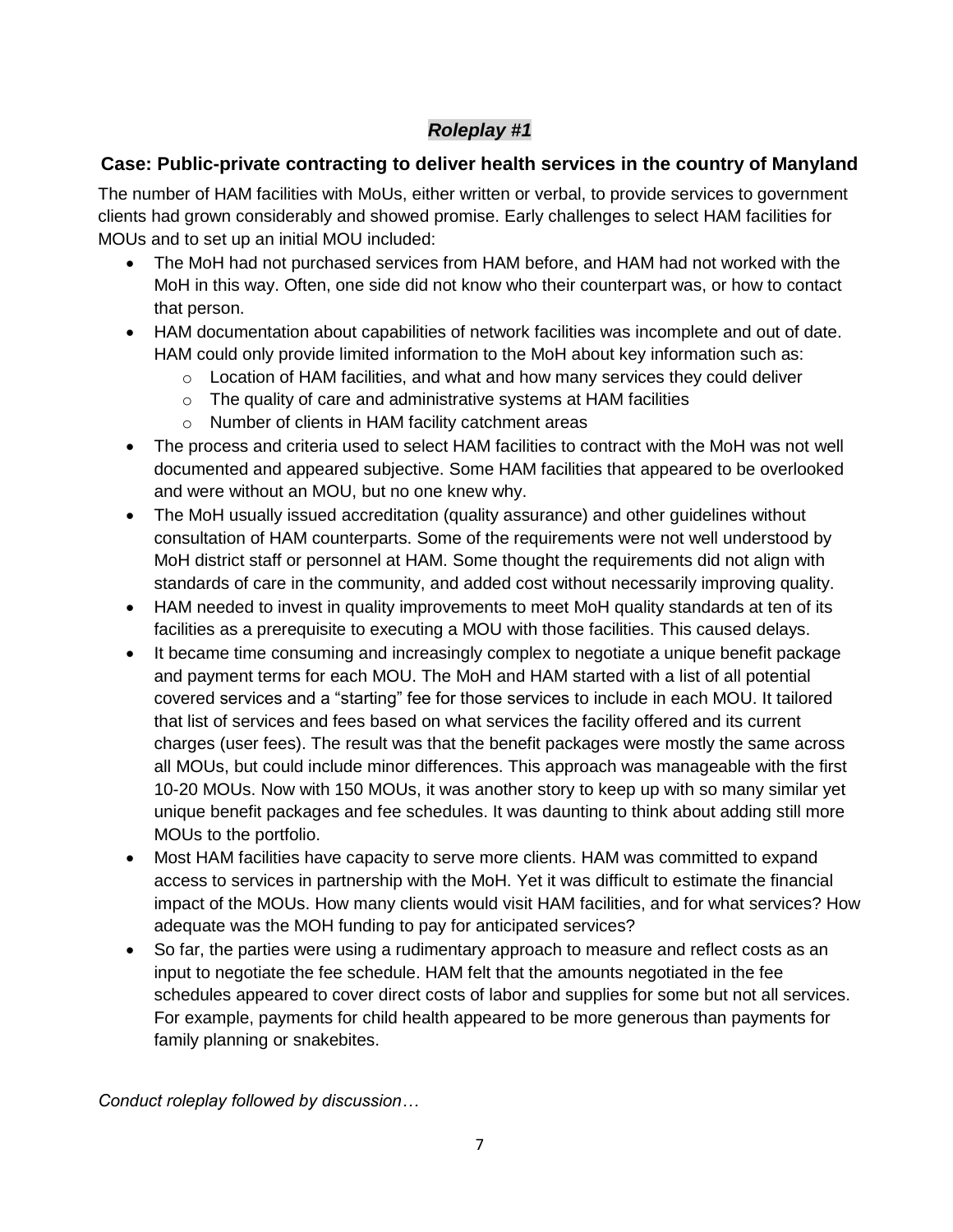# *Roleplay #2*

# **Case: Public-private contracting to deliver health services in the country of Manyland**

As the MoH and HAM scaled up MoUs at HAM facilities, changes became more evident at the point of care:

- The MoH Public-Private Partnership Desk was supposed to help administer the MoUs but was overwhelmed, whereas HAM had only a basic secretariat function and it mostly relied on individual facilities to manage their MoUs with the MoH.
- More clients began seeking care at HAM facilities now that user fees no longer applied. MoH clients now represented more than 50% of HAM's patients.
- Waiting times for clients increased and provider morale suffered as patient volumes rose, straining limited resources. Some facilities turned away clients when commodities ran out.
- Many staff at HAM were unaware that user fees did not apply to government clients, and continued to ask them to pay at time of service. Community opinion of HAM, normally very positive, soured. HAM providers became unhappy when patients complained.
- Billing procedures set forth by the MoUs were new to HAM. Staff did not know how to prepare invoices. This created delays to get them submitted to the MoH, and errors were common.
- The MoUs also instituted new reporting requirements, such as submitting additional client demographic information. After several billing cycles passed, HAM's accountant learned that the MoH that had pended payments to HAM until reporting was complete, per MoH protocol.

HAM representatives who were not familiar with the MoUs tried to meet with the MoH to resolve current challenges, and to reinforce things that were working well. They learned that MoH managers who negotiated the MoUs turned over "live MoUs" to staff of the Public-Private Partnership Desk to oversee. In one region, MoH officials refused to meet the HAM facility managers, saying they were not at the same level. Everyone lost time trying to determine who was responsible for what. Meanwhile, tension rose as cash flow dwindled at HAM. Some at HAM wondered if HAM should terminate the MoUs.

After several meetings to assess reporting needs and requirements, everyone came to understand that complying with the reporting protocol was feasible for HAM. HAM could even see benefits of capturing the additional data, but it needed time to revise its data collection procedures first. In addition, to prepare the reports quarterly, HAM would need to hire four data analysts. Alternatively, HAM could hire just one additional analyst if the MoH would agree that HAM could submit several existing data elements that could serve as a reasonable proxy for one of the new indicators. Either way, HAM did not see the benefit of providing these reports more often than twice per year. More frequently than that seemed too short a period to measure real change.

*Conduct roleplay followed by discussion…*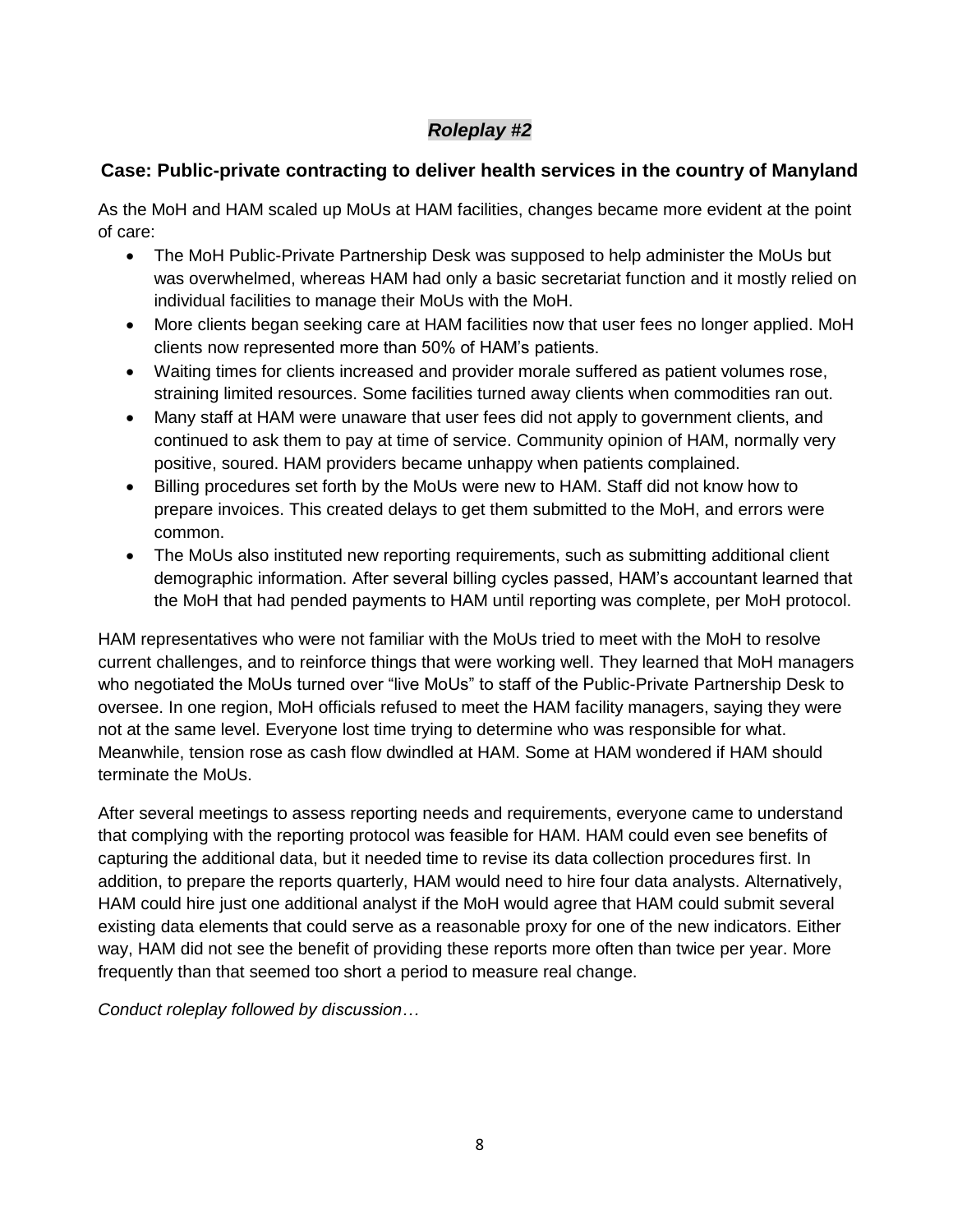# *Roleplay #3*

# **Case: Public-private contracting to deliver health services in the country of Manyland**

After several years, the relationship between the MoH and HAM enduring by sometimes shaky. Both HAM and the MoH felt encouraged by progress to negotiate and operationalize so many MOUs, but there were growing tensions especially around payment and billing and as utilization increased. Both parties, especially HAM, also felt concerned that the MoUs are not legally binding. The MoH could not obligate HAM to guarantee it would serve government clients, but HAM had little recourse if the government failed to pay on time or at all. Additionally, no one knew how to adapt the MoUs, and there was no schedule to do so. There was limited documentation of processes, e.g., for accreditation or dispute resolution. Now with 150 MOUs that contained similar but not identical benefit packages and fees, the MoH and HAM found themselves spending considerable time to process claims and payments. Surely, this invited more errors.

The MoH continued to view HAM as an important and cost-effective extension of the public health system. The collaboration with HAM improved access for the population, most of whom are poor and living in hard-to-reach areas. Rising MoH concerns included:

- The MOUs specified that HAM facilities should submit invoices to the MoH monthly. However, most HAM facilities submitted invoices in a batch every few months.
- Some invoices from HAM were inaccurate worse yet, the MOH suspected that some might even be fraudulent.
- The MoH was supposed to pay HAM within 60 days of receiving an "approved" invoice. No one was sure what that meant. Lengthy audits of invoices often ensued, adding costs and extra work for all.
- The government lacked a reliable source of dedicated funds to pay for services provided by HAM. The money always ran out before new funding arrived. In response, the MoH regularly delayed payments to HAM, sometimes by six months or more, or paid them partially.

For its part, HAM felt the partnership with MOU was valuable for HAM and for citizens facing barriers to access services. HAM noted that:

- The MoH planned to introduce case rates for maternity care (to replace unbundled FFS payments). This was a new concept for HAM, affecting its highest volume service. Proposed case rates would pay a single fixed amount for a delivery and the standard package of antenatal care, regardless of whether the delivery was normal or cesarean or whether a client received some or all visits recommended for antenatal care.
- MoH payments came late. This negatively affected HAM facility cash flow and operations. Some facilities wondered if the agreements were worth continuing. Some HAM facilities decided to stop delivering covered services until they were paid amounts owed in arrears. HAM noted that the billing process instituted by the MoH was cumbersome and laborintensive.
- FFS payment rates had been set based on a simple costing analysis done 5-7 years earlier. Since then, costs at HAM facilities had risen faster than the general rate of inflation.

*Conduct roleplay followed by discussion…*